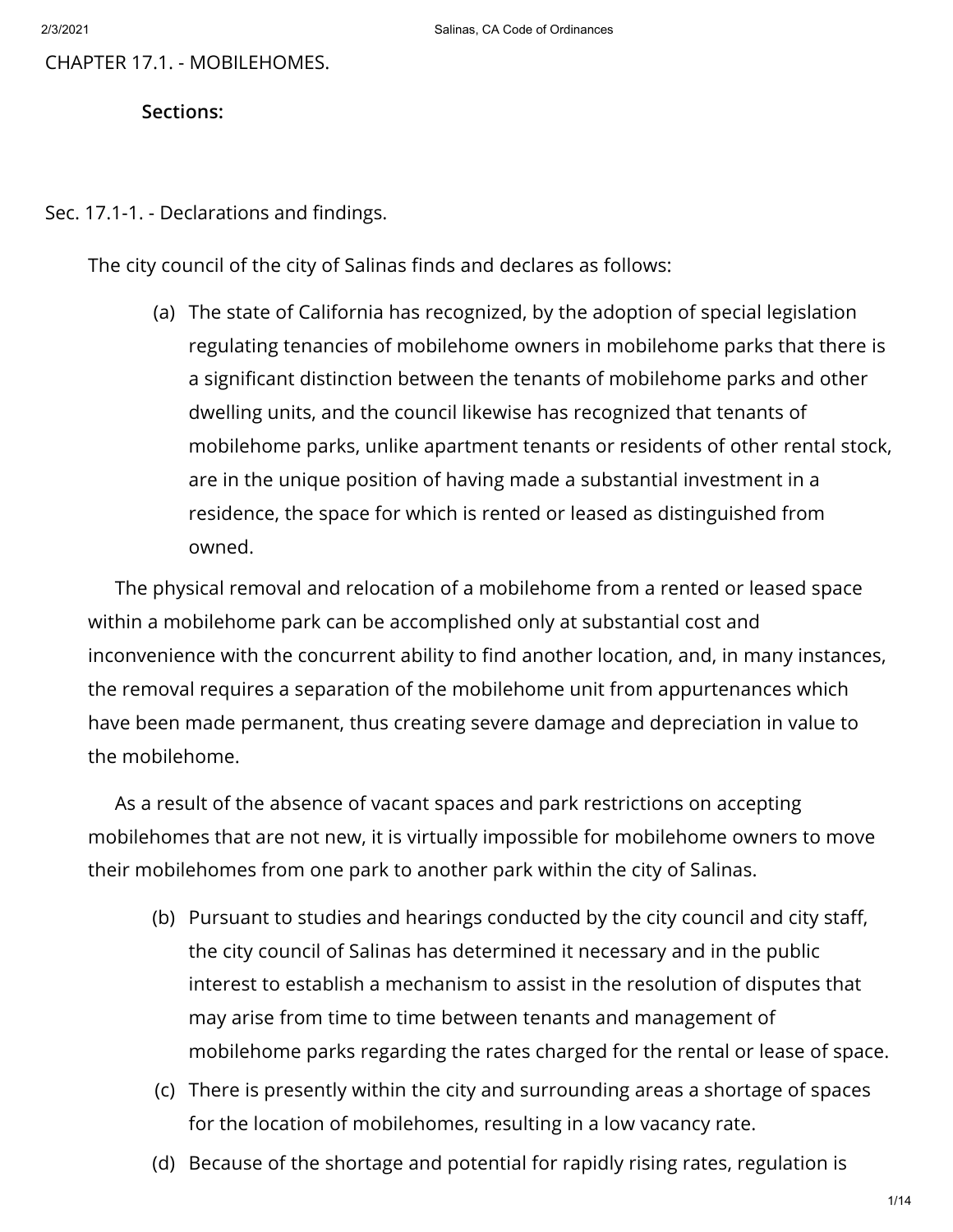necessary to assure that economic hardship to a substantial number of mobilehome park tenants in the city, many of whom are senior citizens on low fixed incomes, does not occur.

In some mobilehome parks, rent increases in the past decade have been substantially in excess of the increases in the Consumer Price Index.

- (e) Therefore, the city council does accordingly find and declare that it is necessary to establish a means to provide protection to mobilehome park tenants from unreasonable rent increases, while at the same time recognizing the need of mobilehome park management to receive a fair return and to receive rent increases sufficient to cover increased cost of repairs, maintenance, service insurance, upkeep, and other amenities.
- (f) The city council further finds and declares that the adoption of this chapter will not have a significant, substantial or adverse effect on the physical environment of the community because enactment of this chapter involves no deviation from the general plan and no change in the present use of any property within the city.

(Ord. No. 2110 (NCS), § 1.)

Sec. 17.1-2. - Definitions.

The following words and phrases, as used in this chapter, shall have the same definitions and meanings as defined by Sections 798 through 798.12 of the California Civil Code of the state of California: management; mobilehome; mobilehome park; park; tenant; and resident. In addition, for the purposes of this chapter, the following words are defined as follows:

- (a) "CPI" shall mean Consumer Price Index (CPI) for all urban consumers, as reported by the U.S. Labor Bureau of Labor Statistics, for the San Francisco-Oakland Bay Area.
- (b) "Rent" shall mean the consideration, including any bonus, benefit or gratuity demanded of or received in connection with the use and occupancy of any habitable building or land, or for the transfer of a lease for occupancy. Rent shall not include utilities, including but not limited to gas, electricity, cable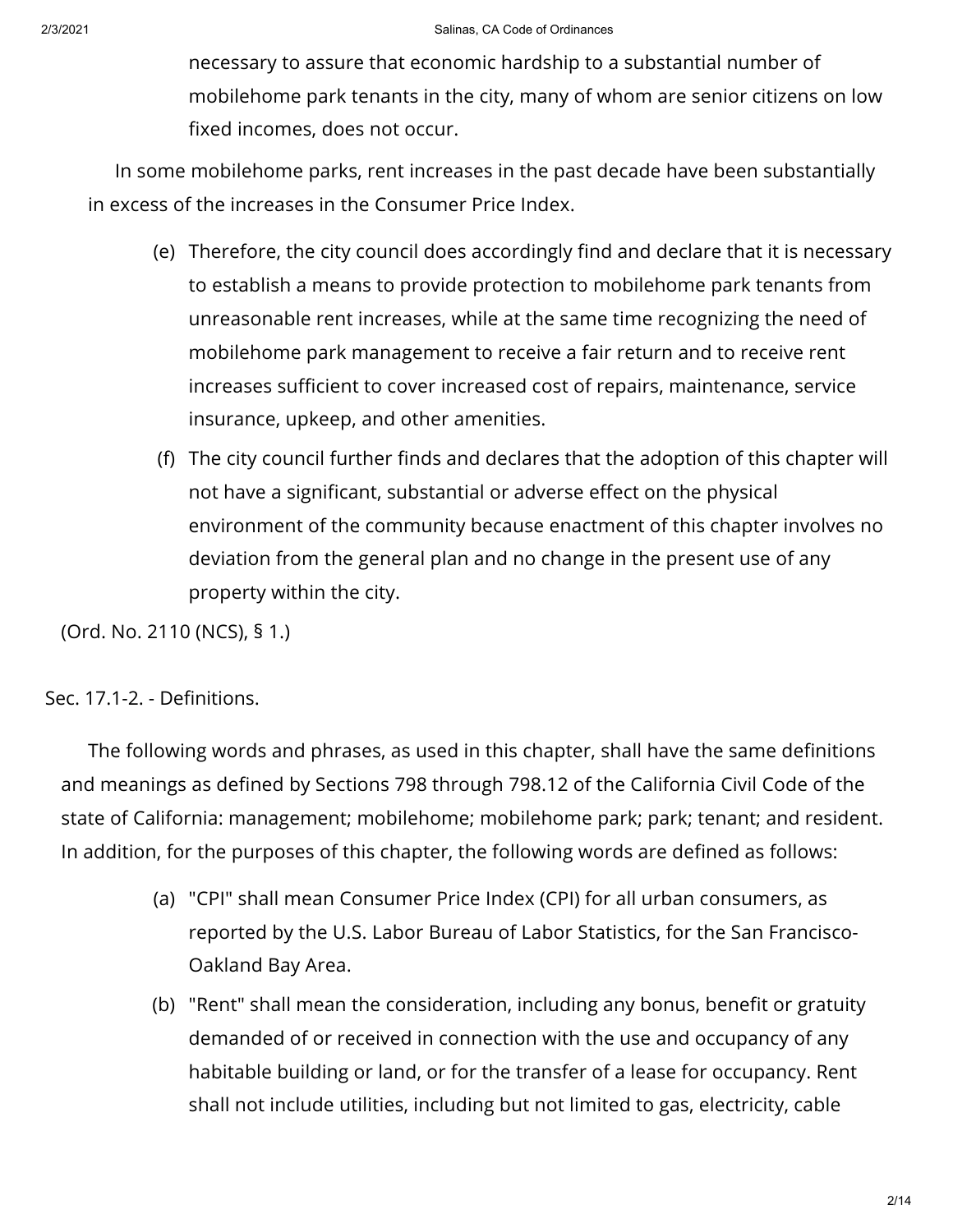television, garbage, sewer and/or water when and if these charges to tenants are regulated by a public utility and if on June 1, 1990 if they were charged to tenant separate from the rent.

(c) "Space" shall mean a lot upon which a mobilehome is placed for which rent is charged.

(Ord. No. 2110 (NCS), § 1.)

Sec. 17.1-3. - Exemptions.

This chapter shall apply, as of its effective date, to all mobilehome tenancies in mobilehome parks located in the city of Salinas except:

- (a) Tenancies which were used primarily for commercial purposes as of June 1, 1990;
- (b) Tenancies in mobilehome parks of four spaces or fewer;
- (c) Tenancies the rental of which is subsidized by any government agency;
- (d) Mobilehome parks owned exclusively by the tenants;
- (e) Tenancies which are exempt by state or federal law including but not limited to tenancies pursuant to Civil Code 798.17 rental agreements.

(Ord. No. 2110 (NCS), § 1.)

Sec. 17.1-4. - Annual across-the-board CPI increases.

(a) Rent Increases in 1991 and Subsequent Years. On or after February 1st of each year, the rent may be increased to an amount equal to the rent in effect on February 1st of the prior year adjusted by seventy-five percent of the increase in the Consumer Price Index (CPI).

The increase in the CPI shall be equal to the percentage increase between the CPI last reported as of August 31 of the most recent year and the CPI last reported as of August 31 of the year prior to that year. However, said increase shall not exceed eight percent.

Said increase shall be annually calculated by the city clerk and posted by October 15 shall be annually calculated by the city clerk and posted by October 15 of each year. The amount of said increase shall be rounded to nearest one-quarter of one percent.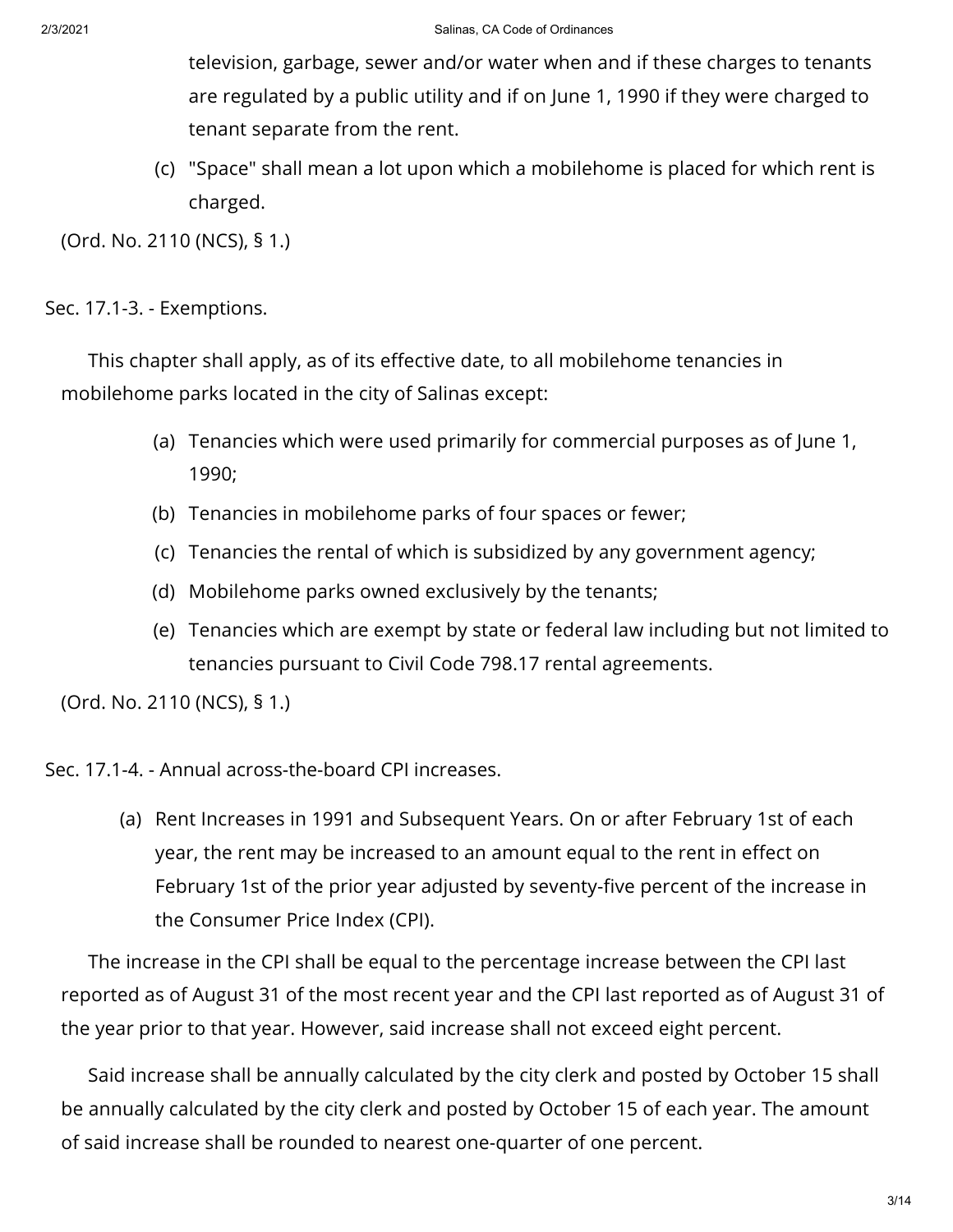In the event that the CPI decreases, no increase or decrease shall be authorized pursuant to this section.

- (b) Banking. Across-the-board rent increases allowed pursuant to this section may be accumulated and implemented by the landlord at any future time, except that said increases are not permitted when in conjunction with vacancy increases authorized by this chapter, they exceed the amounts of the increases otherwise authorized required by this section.
- (c) Compliance with State Law. Rent increases permitted pursuant to this subsection shall not be effective and shall not be demanded, accepted, or retained until the landlord has given the notice required by state law.
- (d) Permissible Rent Increases. No rent in excess of rent in effect on November 29, 1990 may be charged unless authorized by [Section](https://library.municode.com/) 17.1-4, [Section](https://library.municode.com/) 17.1-5, or [Section](https://library.municode.com/) 17.1-6.
- (e) Excessive Rent Mediation. Notwithstanding other remedies available under this section or state law, any mobilehome park tenant receiving notice of a rent increase in excess of that authorized by this section may file a petition for a mediation meeting before a mediator appointed by the city. The mediator shall consider the information, evidence or other documentation as the mediator may require in determining whether the disputed rent increase is authorized and shall make a recommendation no later than ten days after the conclusion of the hearing. The same procedures as authorized under subsections (b) and (c) of this chapter shall apply to mediations under this section. There shall be no appeal from or review of mediator's recommendation.

(Ord. No. 2110 (NCS), § 1; Ord. No. 2114 (NCS), § 2; Ord. No. 2116 (NCS), § 1; Ord. No. 2213 (NCS),§ 1.)

Sec. 17.1-5. - Vacancy decontrol.

Notwithstanding the limitations on rent increases otherwise set forth in this chapter, upon changes in the ownership of the mobilehome that is on a space, the rent for the space may be increased without limit. The new rent established at time of change of ownership pursuant to this section shall be subject to the increase restrictions of this chapter.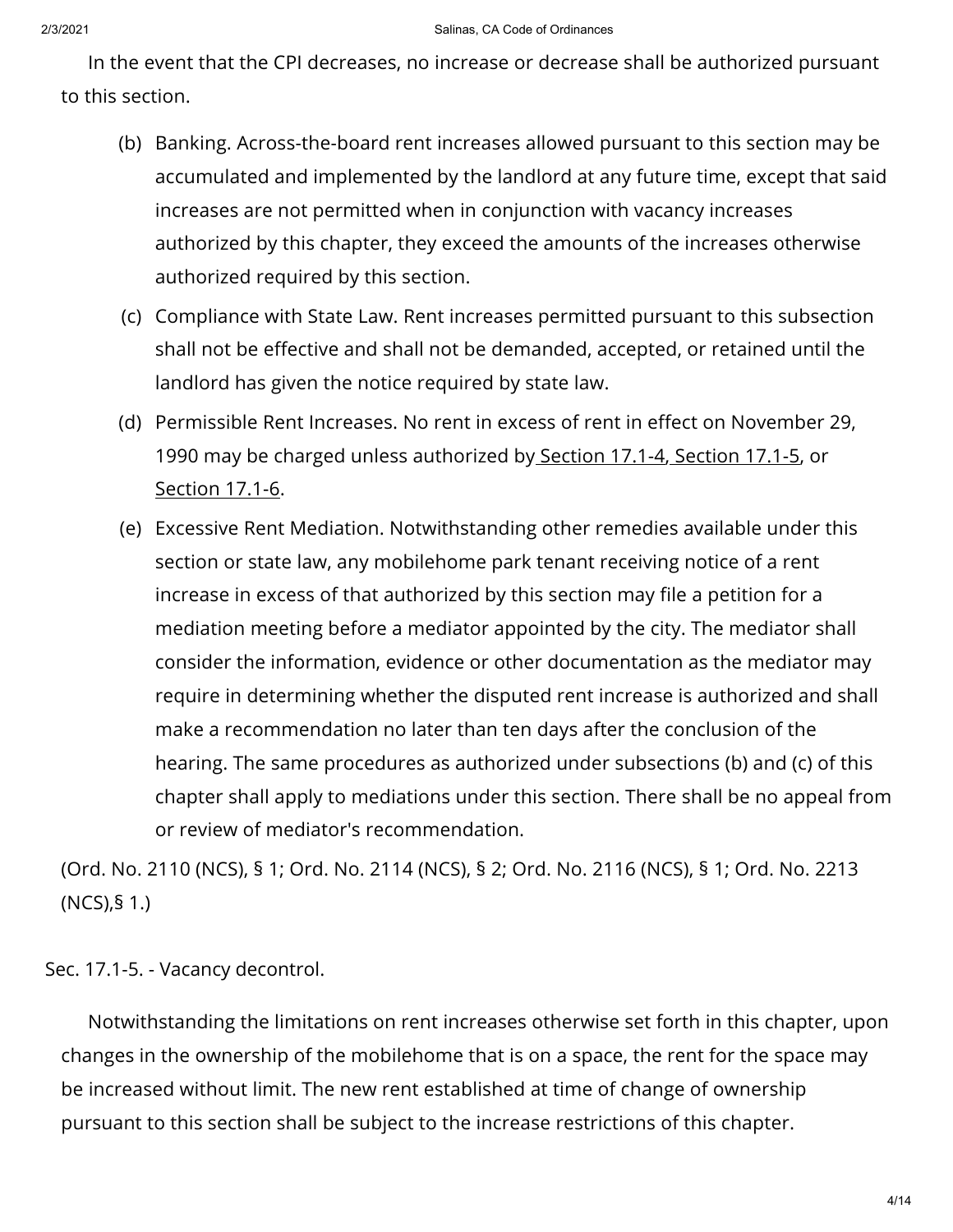## 2/3/2021 Salinas, CA Code of Ordinances

This section shall not be applicable to a change in ownership due to an involuntary eviction or the death of a mobilehome owner wherein the deceased tenant's spouse or parents take over the occupancy of the mobilehome. If the deceased tenant's children take over the occupancy, the park owner may not institute a vacancy decontrol increase as long as there are children under the age of eighteen who occupy the mobilehome.

This section shall not be applicable if there is merely a replacement of the mobilehome without a change in the park tenancy.

(Ord. No. 2110 (NCS), § 1; Ord. No. 2214 (NCS), § 1.)

Sec. 17.1-6. - Fair return adjustments.

- (a) Purpose. The purpose of this section is to provide a mechanism for the review and approval of requested rental increase in excess of CPI adjustments, and to allow a mobilehome park owner to request rental increases in excess of that allowed in [Section](https://library.municode.com/) 17.1-5, when the owner believes that the CPI rent adjustment does not allow a fair return. The standard to be utilized in determining whether a proposed increase allows for a fair return shall be based upon the following:
- (b) Terminology and Concepts. For the purposes of rent adjustment review hearings, the following concepts shall apply:
	- (1) Net operating income equals gross income less operating expenses;
	- (2) Gross income equals the following:
		- (A) Gross rents computed as gross rental income at one-hundred percent paid occupancy, plus
		- (B) Interest from rental deposits, unless directly paid by the owner to residents (interest shall be imputed at the rate of six and one-half percent of all deposits, but if such deposits in fact earned greater interest, then actual interest earned shall be used), plus
		- (C) Income from utilities, except to the extent the charges are not deemed rent, laundry facilities, cleaning fees or services, garage, storage and parking fees,
		- (D) All other income or consideration received or receivable for or in connection with use or occupancy of mobilehome/mobilehome spaces and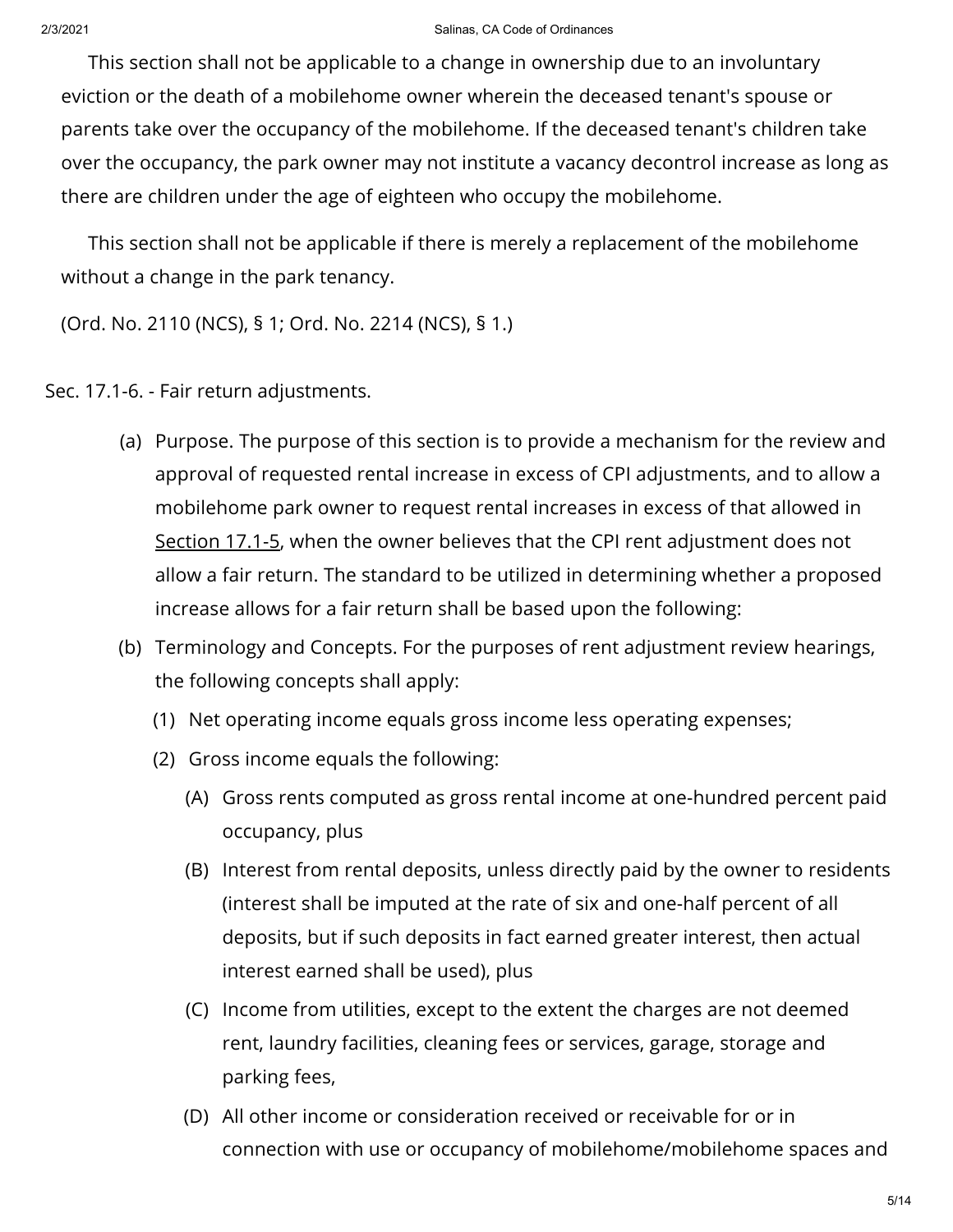related services, minus

- (E) Uncollected rents due to vacancy and bad debts to the extent that same are beyond the owner's control. Uncollected rents in excess of three percent of gross rents shall be presumed to be unreasonable unless established otherwise. Where uncollected rents must be estimated, the average percentage of the preceding three year's experience shall be used or some other comparable method;
- (3) Operating Expenses.
	- (A) Operating expenses shall include the following:
		- (i) Real property taxes,
		- (ii) Utility costs, except to the extent charges for the utilities are not deemed rent and are passed through to the mobilehome owner,
		- (iii) Management expenses contracted or owner performed, including necessary and reasonable advertising, accounting, insurance and other managerial expenses, and allowable legal expenses. Management expenses are presumed to be five percent of gross income, unless established otherwise,
		- (iv) Normal repair and maintenance expenses, including painting, normal cleaning, fumigation, landscaping, and repair of all standard services, including electrical, plumbing, carpentry, furnished appliances, drapes, carpets, furniture, pool and laundry, recreational equipment,
		- (v) Owner-performed labor which shall be compensated at the average hourly rates charged for such work upon documentation provided showing the date, time and nature of the work performed,

Notwithstanding the foregoing, an owner may receive greater or lesser compensation for self-labor if it can be shown that the amounts set forth are substantially unfair in a given case. There shall be a maximum allowable expense for this paragraph of five percent of gross income, unless the owner shows greater services for the benefit of residents.

> (vi) License and registration fees required by law to the extent same are not otherwise paid by residents, and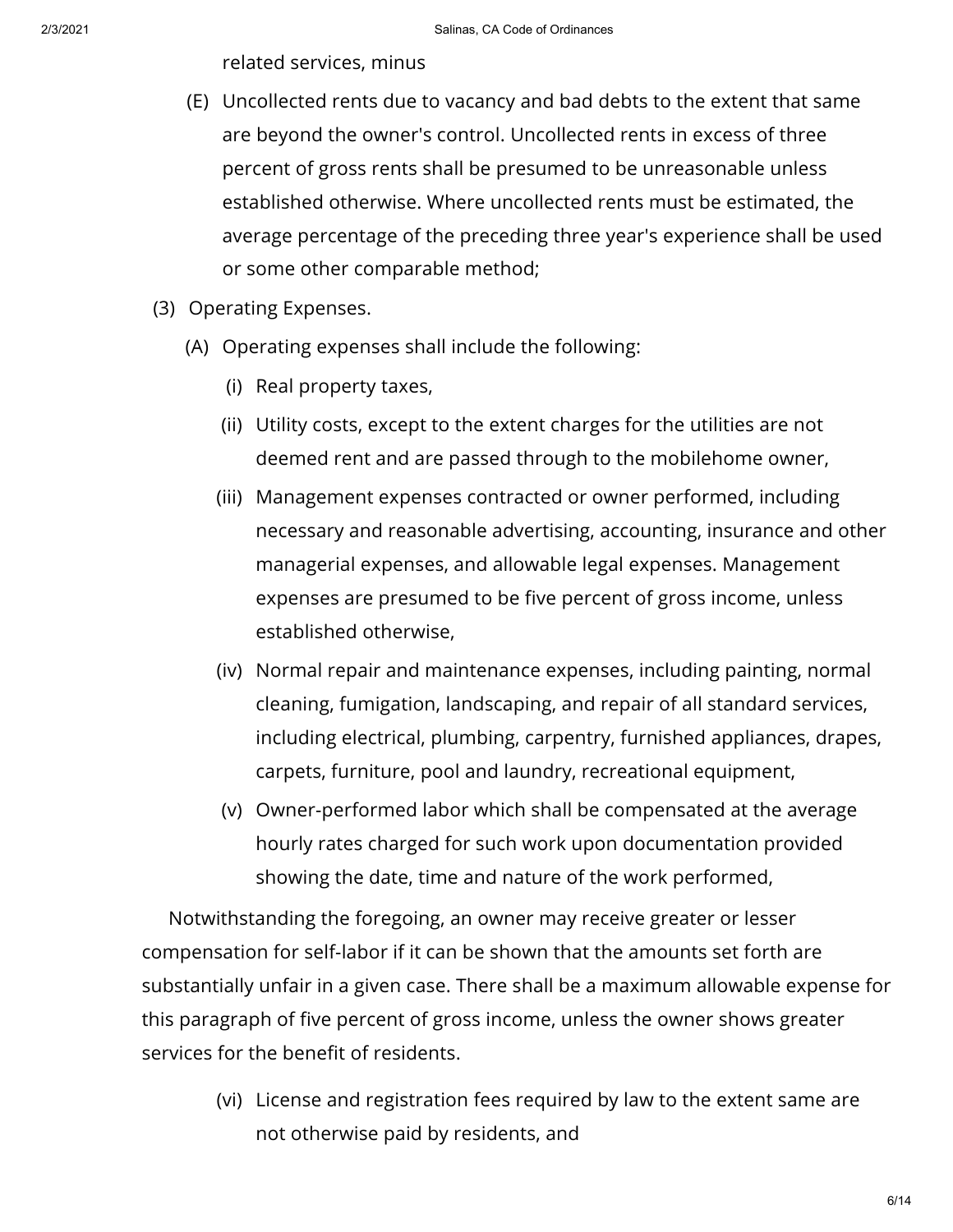- (vii)  $\,$  Capital expenses with a total cost of less than one hundred dollars per ye $\,$ unit,
- (viii) Capital improvements and major repairs, provided that the cost of such expenses, if they exceed one hundred dollars per space shall be amortized over their useful life. When said expenses have a useful life of four years or more, an interest cost of twelve percent a year on the unamortized balance of the cost of improvement shall be allowed as an expense. Amortization of the cost shall be on a straight line basis over the life of the improvement;
- (B) Operating expenses shall not include:
	- (i) Avoidable and unnecessary expense increases since the base year,
	- (ii) Mortgage principal, interest payments and payments by the owner under any underlying ground lease,
	- (iii) Any penalties, fees or interest assessed or awarded for violation of this or any other law,
	- (iv) Legal fees except as provided below,
	- (v) Depreciation of the property,
	- (vi) Any expense for which the owner has been reimbursed by any security deposit, insurance settlement, judgment for damages, settlement, or any other method,
	- (vii) Reserve accounts;
- (4) Allowable legal expenses shall include attorney's fees and costs incurred in connection with successful good faith attempts to recover rents owing and successful good faith unlawful detainer actions not in derogation of applicable law, to the extent such expenses are not recovered from residents. Attorney's fees and costs incurred related to proceedings under this chapter are not allowable as operating expenses. No other attorney fees are allowable. Park owners shall bear the burden of production and proof of the amount and purpose of such fees including reasonable rate per hour and hours spent and, should they fail to produce such evidence, all such fees shall be disallowed.
- (5) Base year operating expenses and gross income for purposes of these rent adjustment provisions shall mean operating expenses and gross income in the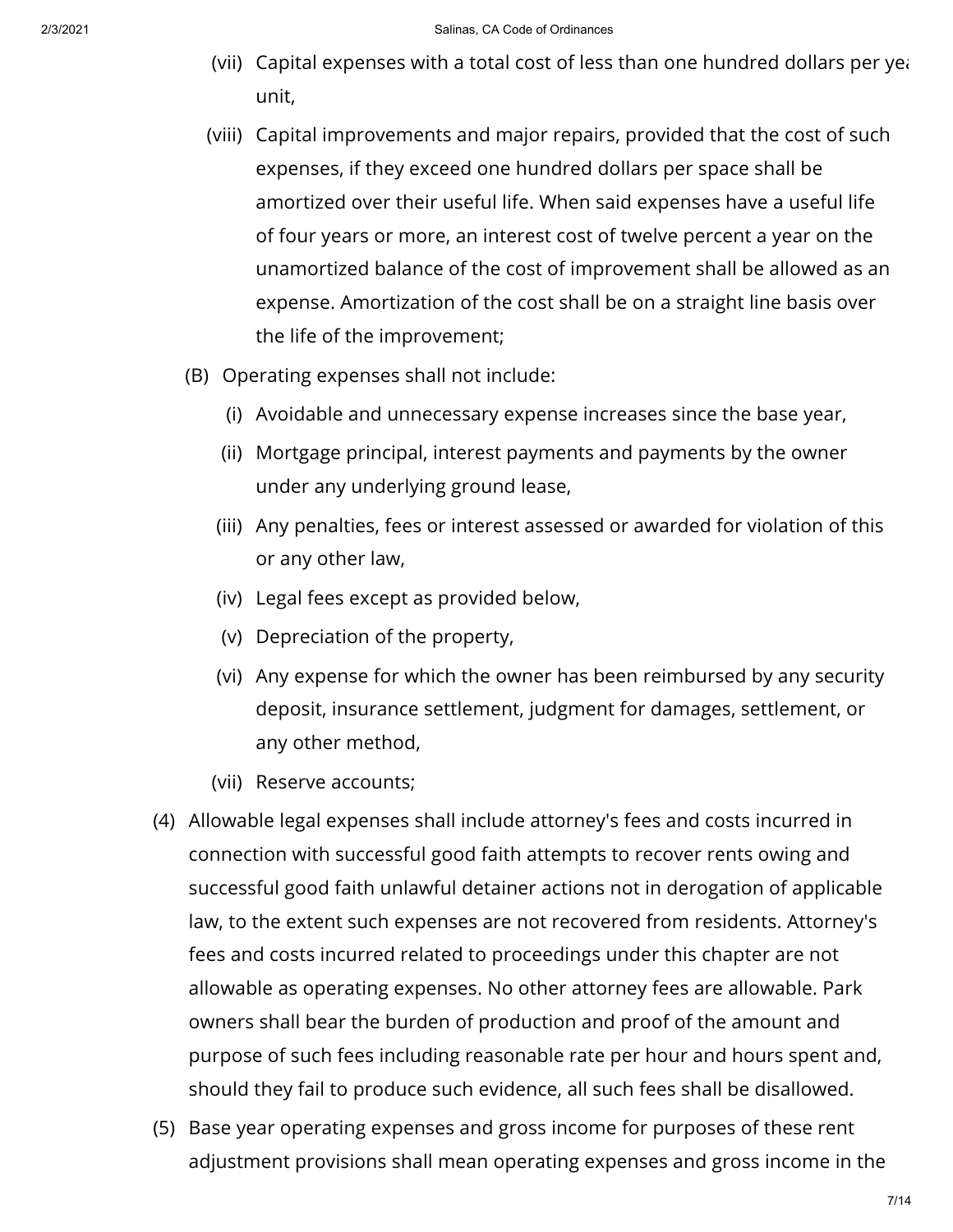year of June 1, 1989 to June 1, 1990.

- (6) Gross income and operating expenses shall be adjusted to reflect the portion of the mobilehome park that is subject to this chapter. Income from spaces that are exempted from this chapter shall not be considered. (For example, if forty percent of the mobilehome owners are subject to the ordinance, then forty percent of the income and expenses shall be considered).
- (c) Determination of Base Year Net Operating Income.
	- (1) To determine the net operating income during the base year, there shall be deducted from the "base year gross income" a sum equal to the actual "base year operating expenses" unless the owner demonstrates to the satisfaction of the board that some other twelve consecutive month period is justified by exceptional reasons independent of the purpose of this chapter, provided that in all cases, January 1, 1990 shall fall within the twelve-month period utilized herein except as provided in subdivision 2 of this subsection.
	- (2) In the event that the owner did not own the subject property on June 1, 1989, the operating expenses for June 1, 1989 to June 1, 1990 shall be determined in one of the following manners, whichever the board determines to be more reliable in the particular case:
		- (A) The previous owner's actual operating expenses as defined above, or where unavailable;
		- (B) Actual operating expenses for the first calendar year of ownership discounted to the twelve-month period of June 1, 1989 to June 1, 1990 by the schedule in [Section](https://library.municode.com/) 17.1-7(e).
- (d) Special Base Year Operating Income Adjustment. It may be determined that the base year net operating income yielded other than a fair return in which case, the base year net operating income may be adjusted accordingly. In order to make such determination, at least one of the following determinations is required:
	- (1) The owner's operating and maintenance expenses in the base year were unusually high or low in comparison to other years. In such instances adjustments may be made in calculating such expenses so the base year of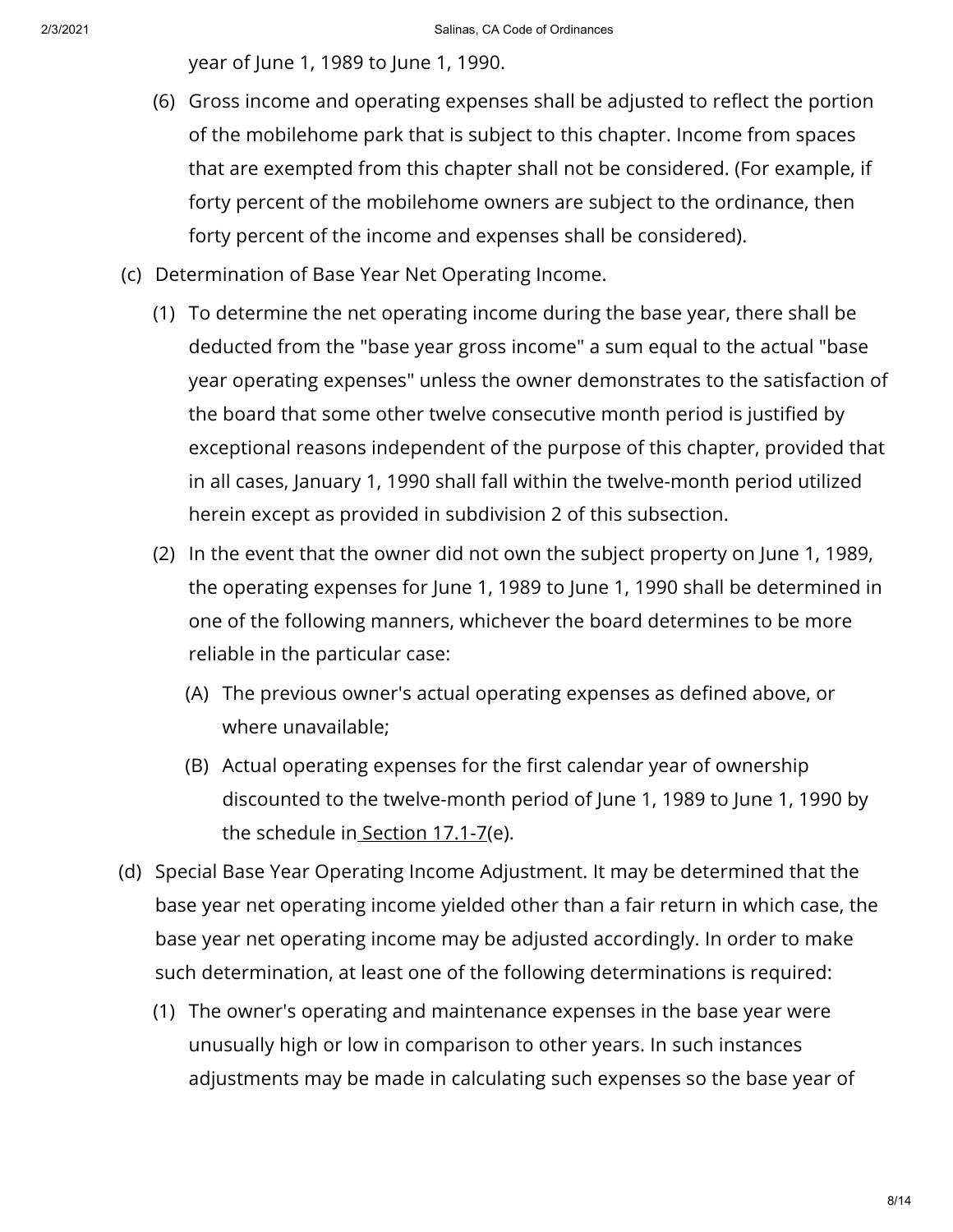operating expenses reflects average expenses for the property over a reasonable period of time. The following facts shall be considered in making this decision:

- (A) The owner made substantial capital improvements during the base year which were not reflected in the rent levels;
- (B) Substantial repairs were made due to damage caused by natural disaster or vandalism;
- (C) Other expenses were unreasonably high or low, notwithstanding prudent business practices.
- (2) The gross income during the base year was significantly lower than normal because of destruction of the premises and/or temporary eviction for construction or repairs, or other special circumstances.
- (e) Schedule of Increases in Operating Expenses. Where the schedule of rent increases, or other calculations require projections of a prior year's income and expenses, it shall be presumed, subject to rebuttal, that operating expenses, exclusive of property taxes and management expenses, increased at the CPI, that property taxes increased at two percent per year, and that management expenses are five percent of gross income.
- (f) Authorized Adjustments. The hearing officer shall grant an increase to an owner, in excess of that allowed by [Section](https://library.municode.com/) 17.1-5, if it finds and determines that it is necessary to provide the owner with a net operating income, after adjustment for seventy-five percent of the increase in the CPI, equal to the net operating income realized for the park during the base year. The percentage rent increase needed to cover increases in operating expenses shall be calculated in the following manner:

| Minimum                   | Base Year Net                | minus | <b>Current Year Net</b> |
|---------------------------|------------------------------|-------|-------------------------|
| Percentage<br>Income      | Operating Income             |       | Operating               |
| Increased<br>$Required =$ | <u>adjusted by the (CPI)</u> |       |                         |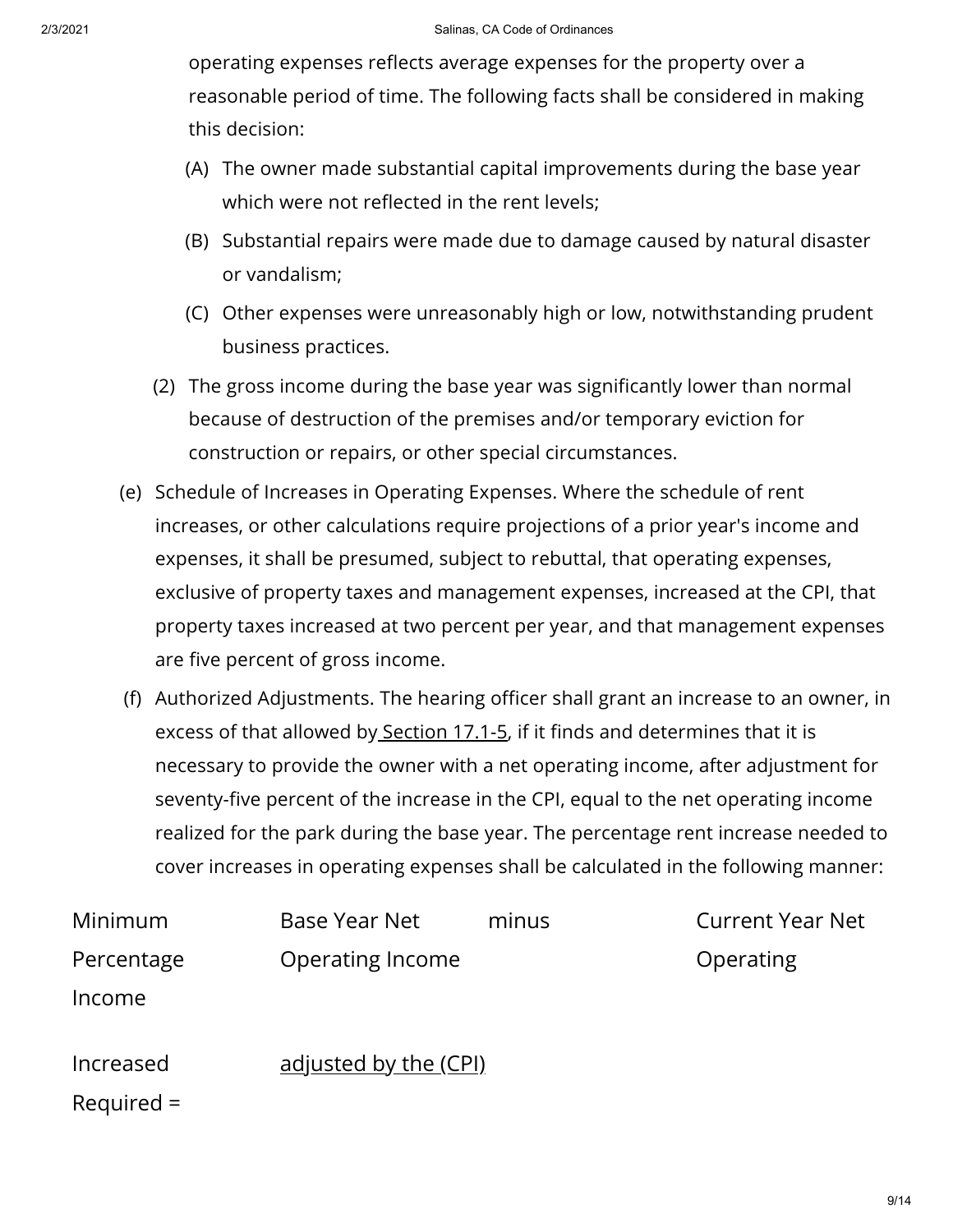## Current Year Gross Rents.

(Ord. No. 2110 (NCS), § 1.)

## Sec. 17.1-7. - Hearings.

- (a) Time for Hearings. A hearing officer appointed by the city shall consider and decide petitions for rental increases, as provided herein, within ninety days of the receipt of the completed application form unless a longer time is agreed to by all tenants and management affected. Petitions shall be considered and decided in the order filed.
- (b) Open Meetings. All meetings shall be open to the public and notice thereof given as required by law. Meetings shall be held as necessary to hear and decide petitions within the allotted time.
- (c) Submissions by Management. City shall prepare an application form and provide notification if an application is incomplete within ten days of its submission. At the time the management files its petition, management shall submit to the hearing officer such information, evidence, or other documentation as the hearing officer may require in determining whether the proposed rent increase is fair. The information which the management may be required to submit may include, but is not limited to the following:
	- (1) The actual operating expenses by category for the mobilehome park for a twoyear period ending no more than four months before the proposed effective date of the increase;
	- (2) The current and proposed rent schedules for each space in the mobilehome park;
	- (3) A schedule of other fees and income from the mobilehome park;
	- (4) The vacancy rates in the mobilehome park during the preceding two-year period.
	- (5) A list of current leases for spaces unaffected by the proposed increase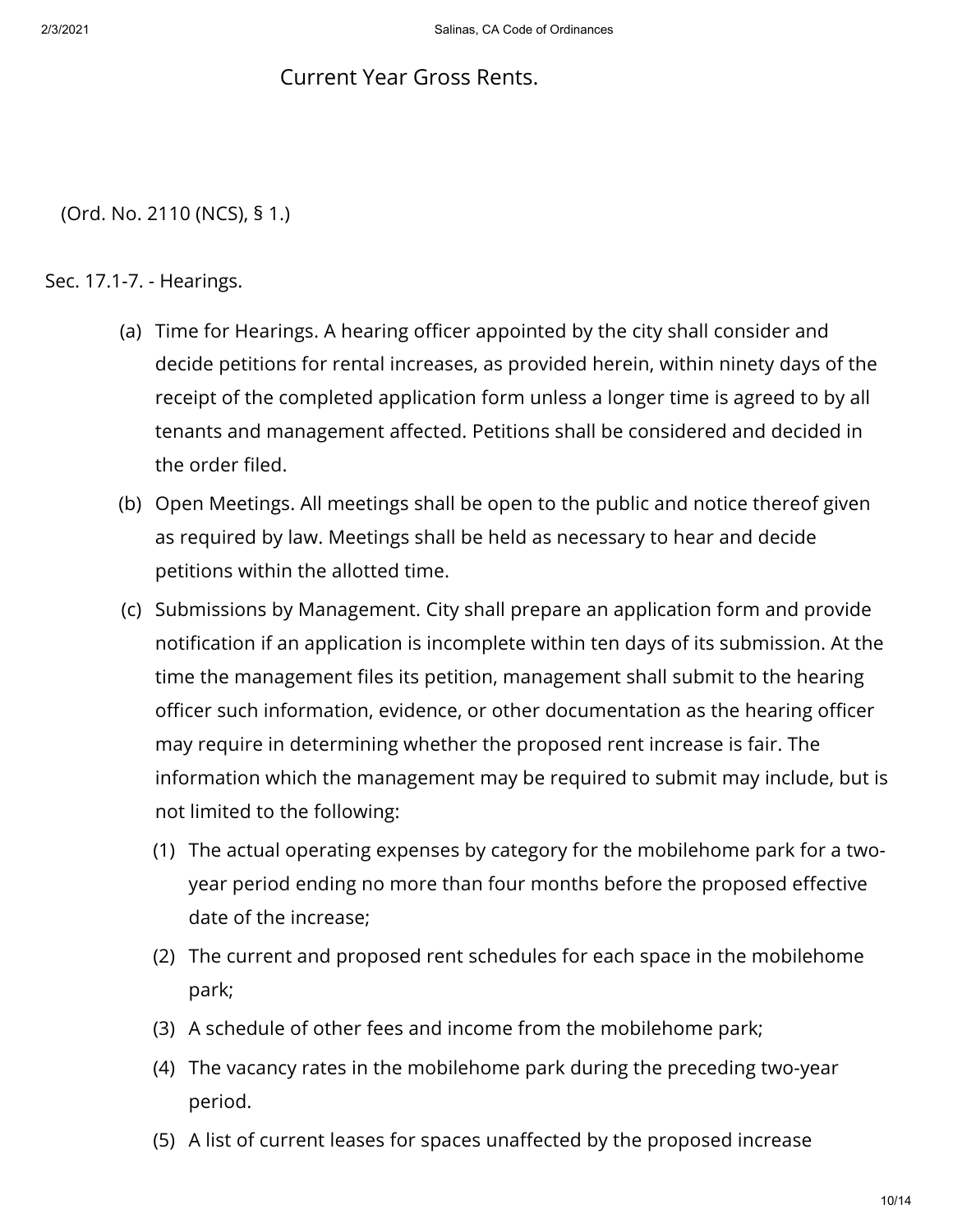extending beyond the effective date of the increase, showing the dates that each lease expires and the amount and date of change in rental rates for such lease;

- (6) Details of any other factors affecting the need for the proposed rent increase as may be reasonably required by the hearing officer. Failure to include information sufficient to provide the hearing officer with such information as the hearing officer deemed necessary to render an informed decision when requested by the hearing officer shall be at the risk of the management.
- (7) The applicant may also submit anticipated increases in expenses for the mobilehome park for the twelve-month period of the proposed increase, provided that the increases are certain and can be precisely calculated.
- (d) Representation. Any party to a hearing may be assisted by attorneys or other persons of the party's choice at the party's sole expense.
- (e) Hearing Procedure. The hearing officer shall proceed in the manner required by law, including this chapter, and shall render findings which support its decision and which are supported by the evidence. The hearings shall not be conducted according to technical rules of evidence and witnesses. Any relevant evidence shall be considered if it is the sort of evidence upon which reasonable persons are accustomed to rely in the conduct of business affairs, regardless of the existence of any common law or statutory rule which might make improper the admission of such evidence over objection in civil actions. Unduly repetitious or irrelevant evidence shall be excluded upon order of the hearing officer.

Although the hearing need not be conducted pursuant to the rules of evidence, the hearing officer shall afford the parties a fair hearing including, but not limited to, refraining from taking of any ex parte evidence. The hearing officer shall tape record its meetings and make an official record of the hearing, which record shall constitute the exclusive record for decision of the issues at the hearing. The record shall be obtainable for the cost of copying and shall include; all exhibits, papers and documents required to be filed or accepted into evidence during the proceedings; a list of participants present; a summary of all testimony accepted in the proceeding; a statement of all materials officially noticed; all findings of fact; the ruling on each exception or objection, if any are presented; all recommendations, decisions, orders or rulings; all final decisions and orders; and the reasons for each recommendation in each final decision, order or ruling.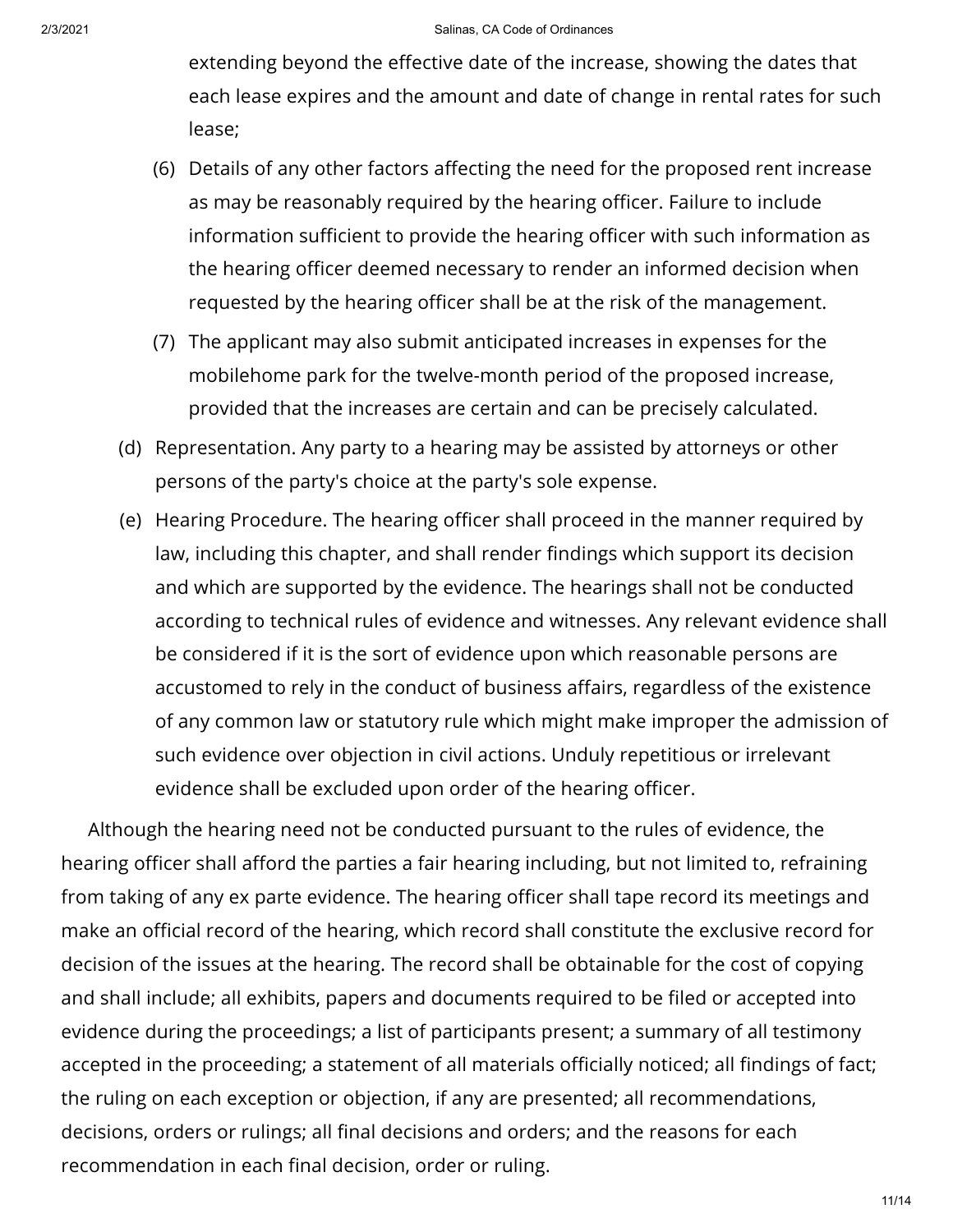- (f) Time for decision. The hearing officer shall make a final decision no later than twenty days after the conclusion of its hearing on any petition.
- (g) Notice of Decision. The management and the tenants shall be sent a notice of the hearing officer's findings and decision within seven days after the rendering of the decision.
- (h) Judicial Review. Review of the final decision of the hearing officer shall be by a court of competent jurisdiction and venue. Such review shall be conducted in accordance with the Code of Civil Procedures, Section 1094.5 et seq.

(Ord. No. 2110 (NCS), § 1.)

- Sec. 17.1-8. Registration and administrative fee.
	- (a) On April 1st of each year, each mobilehome park within the city of Salinas, coming under the terms of this chapter, shall file a registration statement setting forth the number of spaces in the park regulated by this chapter. The city council shall, by resolution, establish an administrative fee to offset the costs to the city of the regulatory activities provided pursuant to this chapter.
	- (b) After the administrative fee provided for in subsection (a) above is paid in full by the mobilehome park, such fee may be recovered in equal monthly installments from each mobilehome rental space in the park that is subject to the terms of this chapter.
	- (c) No application shall be accepted from any mobilehome park for a rent adjustment of any kind, no hearing or other proceeding shall be scheduled or take place, and no rent adjustment, including annual across-the-board CPI increases, shall be granted or take effect for any mobilehome park which has not filed the annual registration statement or paid in full the annual administrative fee.

(Ord. No. 2110 (NCS), § 1; Ord. No. 2157 (NCS), § 1.)

Sec. 17.1-9. - Fee for fair return petitions.

The city shall establish by resolution a fee schedule for fair return petitions and for the excessive rent mediation petitions.

(Ord. No. 2110 (NCS), § 1; Ord. No. 2116 (NCS), § 2.)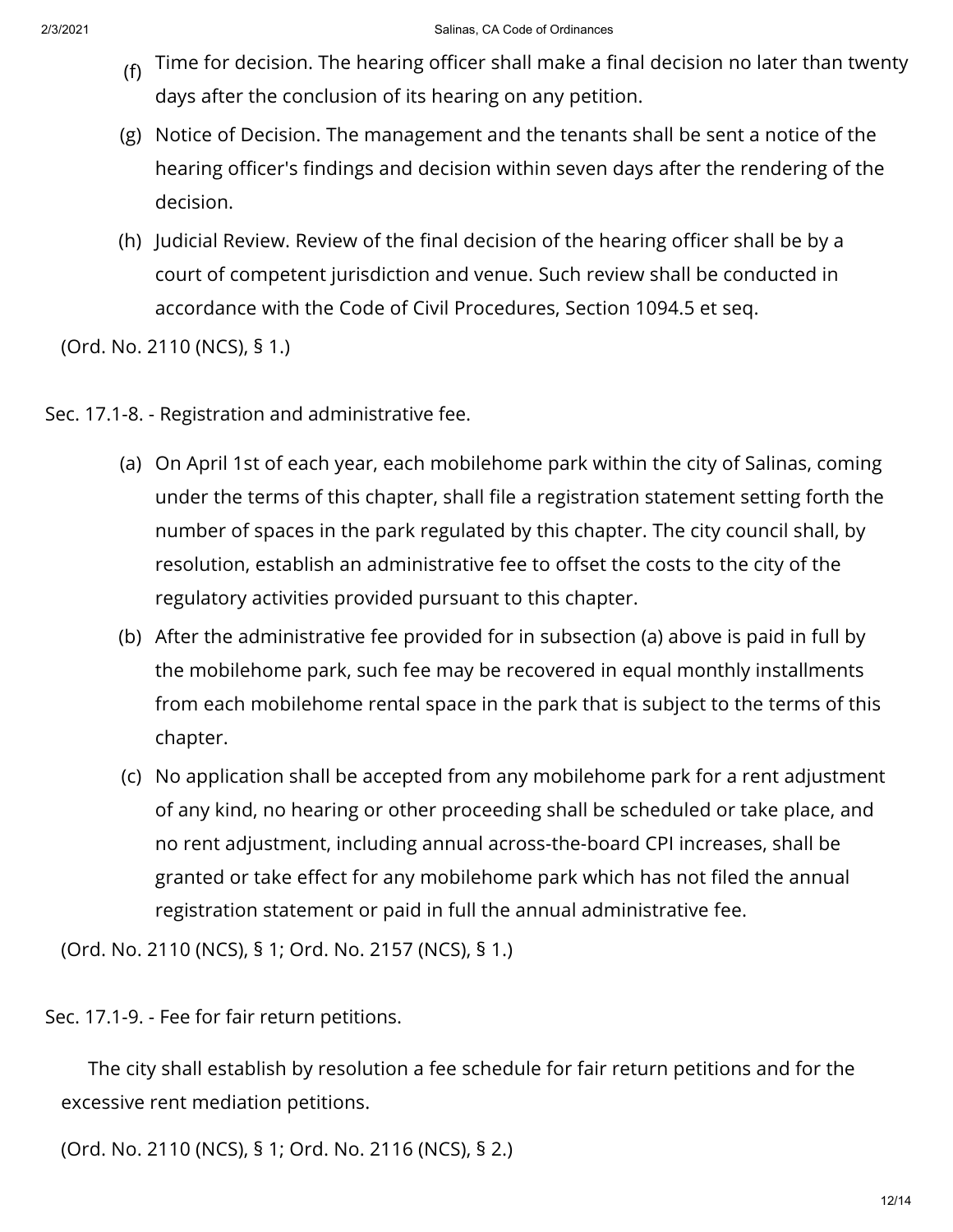Sec. 17.1-10. - Agreements.

Nothing in this chapter shall operate to restrict the right of a tenant and management to enter into an agreement in accordance with California Civil Code Section 798.17. Pursuant to Civil Code Section 798.17(c) the tenant shall have the option to reject the offered rental agreement and accept a rental agreement for a term of twelve months or less, including a month to month agreement.

(Ord. No. 2110 (NCS), § 1.)

Sec. 17.1-11. - Cost savings.

If management reduces or eliminates any service to a tenant in effect on the date this chapter becomes effective, management shall reduce each tenant's rent by a proportionate share of the cost savings due to such reduction or elimination.

(Ord. No. 2110 (NCS), § 1.)

Sec. 17.1-12. - Duty of owner to provide a copy of this chapter.

It shall be the duty of every owner to provide a copy of this chapter to each mobilehome owner or tenant who rents or leases a space from the owner.

(Ord. No. 2110 (NCS), § 1.)

Sec. 17.1-13. - Notification to prospective buyer of base rent.

The park owner shall notify a mobilehome owner of the amount of any vacancy decontrol increase that would be instituted pursuant to [Section](https://library.municode.com/) 17.1-5 of this chapter.

Said notice shall be provided within ten days of a written request by a mobilehome owner for said information. The amount of said increase shall be binding on the park owner in regard to any vacancy increase for that space for a period of four months.

Failure of a park owner to comply with this section shall result in a loss of the right to any rent increase pursuant to [Section](https://library.municode.com/) 17.1-5 unless said failure is justified by good cause.